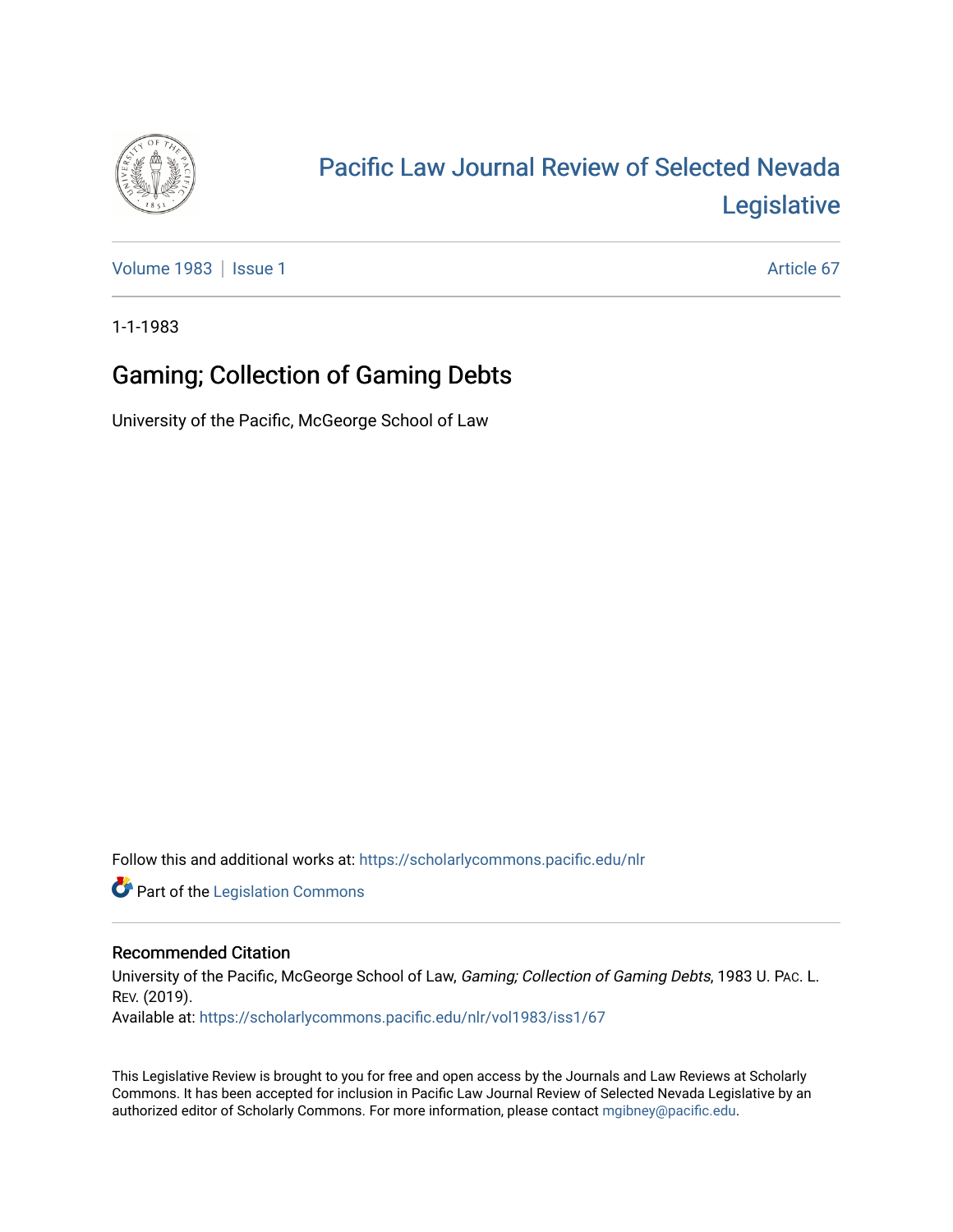#### **Gaming; collection of gaming debts**

NEV. REV. STAT. §463.— (new); §463.371 (amended). SB 335 (Glover); 1983 STAT. Ch 344 *(Effective May 17, 1983)* 

Prior case law held that obligations to pay gaming debts were *void*  and unenforceable.<sup>1</sup> With the enactment of Chapter 344, however, credit instruments accepted on or after June 1, 1983, are *valid* and *legally* enforceable? Chapter 344 defines an acceptable credit instrument as a writing that evidences a gaming debt to a person<sup>3</sup> who holds a nonrestricted license<sup>4</sup> at the time the debt was created, including any writing taken in consolidation, redemption, or payment of a prior credit instrument.<sup>5</sup> To satisfy the writing requirement, the credit instrument must (1) be signed by the patron,<sup>6</sup> (2) be dated by the patron,<sup>7</sup> and  $(3)$  state the amount of the debt in figures.<sup>8</sup> Moreover, the credit instrument may not be postdated and must be complete, or capable of being lawfully completed as a check.<sup>9</sup>

Unless the credit instrument is to be redeemed by the patron, $10$ Chapter 344 requires that it be presented to a bank for collection or payment within a specified time.<sup>11</sup> In addition, when a credit instrument is redeemed by the patron through the use of another credit instrument, the redeeming credit instrument must be presented to a bank for collection or payment within the time limitation specified for the oldest credit instrument redeemed. 12 A failure to present a credit in-

I. Sea Air Support, Inc. v. Herrmann, 96 Nev. 574, 575, 613 P.2d 413, 414 (!980); West Indies v. First National Bank, 67 Nev. 13, 35,214 P.2d 144, 155 (1950); Burke v. Buck, 31 Nev. 74, 78-79, 99 P. 1078, 1080 (1909); Scott v. Courtney, 7 Nev. 419, 420-21 (1872).

<sup>2. 1983</sup> Nev. Stat. c. 344, §3(1), at 828. 3. NEV. REV. STAT. §463.0183 (definition of person).

<sup>4.</sup> */d.* §463.0177 (definition of nonrestricted license).

<sup>5. 1983</sup> Nev. Stat. c. 344, §2, at 828. *Compare* NEV. REV. STAT. §463.371 (amended by 1983 Nev. Stat. c. 344, §4(4), at 830) *with* 1981 Nev. Stat. c. 647, §2(4), at 1543 (amending NEv. REv. STAT. §463.371).

<sup>6. 1983</sup> Nev. Stat. c. 344, §3(2)(a), at 828.

<sup>7.</sup> *Id.* c. 344, §3(2)(b), at 828.

<sup>8.</sup> */d.* c. 344, §3(2)(c), at 828.

<sup>9.</sup> */d.* c. 344, §3(3), at 828; *see also* NEv. REv. STAT. §i04.3104(2)(b) (definition of a check). 10. 1983 Nev. Stat. c. 344, §§3(5), 3(7) at 828-29 (the instrument may normally be redeemed

in whole or in part by gaming tokens, cash, or another credit instrument). II. */d.* c. 344, §3(4), at 828 (the time restrictions are 45, 90, or 120 calendar days depending on whether the amount is \$5,000 or less, over \$5,000 but not over \$50,000, or more than \$50,000 respectively).

<sup>12.</sup> */d.* c. 344, §3(6), at 828; *see id.* c. 344, §3(4), at 828. If, however, the redeeming credit instrument is for more than \$5,000 but not more than \$50,000, then the instrument must be presented within 90 calendar days of the oldest instrument redeemed. */d.* c. 344, §3(6)(a), at 828.